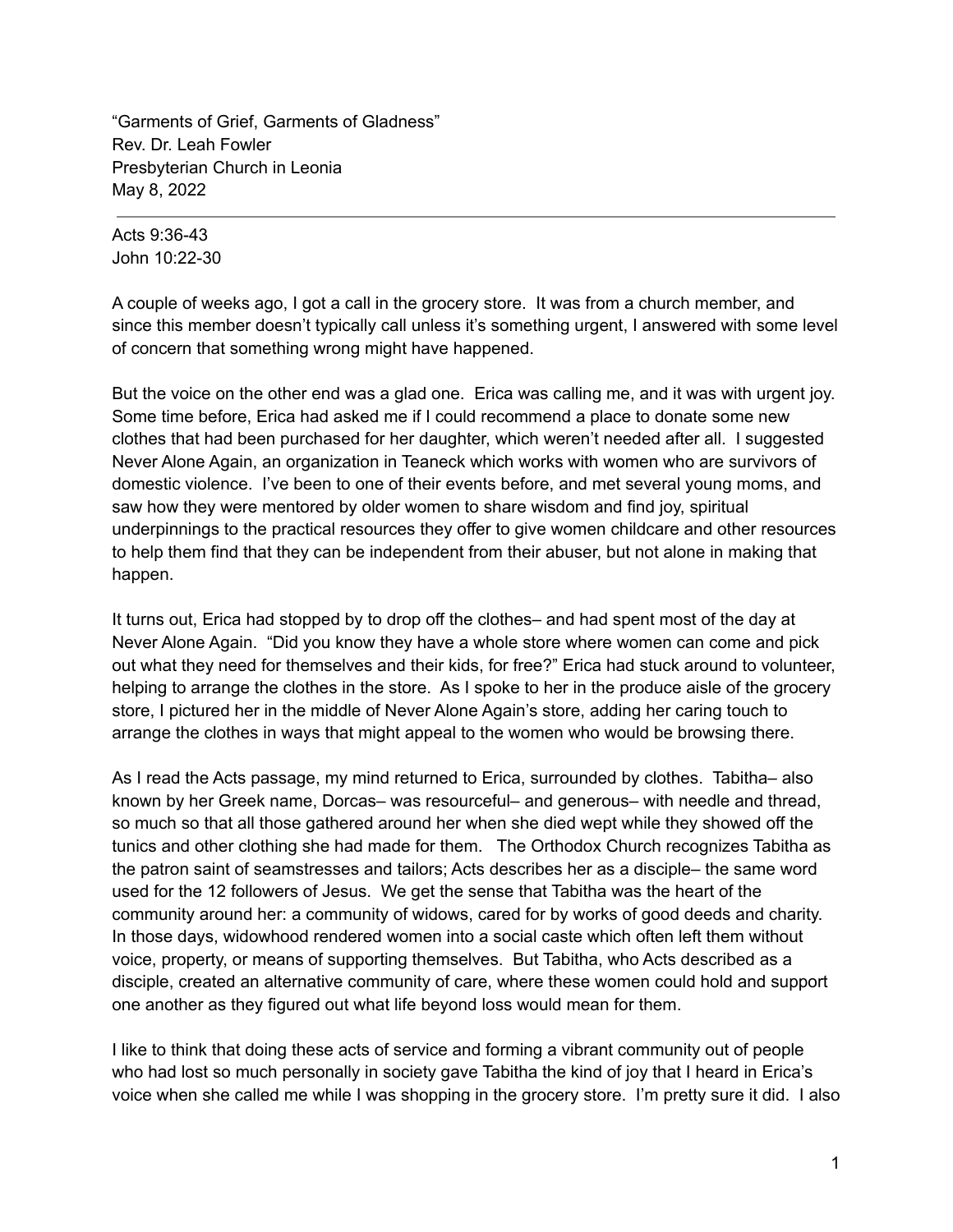wonder if it depleted her: giving so much, and tending to the needs of the poor and widows, a practice that society had not done its duty to fulfill. The laws in the Torah, particularly in Deuteronomy, demand justice and financial care for the widows and the poor as a requirement for following God.

You see, I am conflicted. Part of me wants to tell you to *be more like Tabitha*. Be the one who can draw a community together, clothing it with care. I could stop there. That would be a good sermon, possibly a really good one. And, I know some of you already are like Tabitha.

But I also wonder if Tabitha got so worn out by doing good works, by feeling like these lives rested on her shoulders alone, on top of her own grief if she was a widow too, exhausted her. We don't know why Tabitha died, but maybe the stress of holding together so much need wore on her heart.

I find it interesting that after Peter arrived on the scene, he sent everyone outside. I wonder what he did or said as he revived Tabitha to life. Scripture reports he knelt down, prayed, and turned to the body and said, "Tabitha, get up!" much like Jesus said to the little girl, Jairus' daughter, who had died: "*Talitha, koum*– little girl, get up!." But I wonder, as part of raising Tabitha, if Peter somehow also freed her from the burden of holding an entire community on her shoulders, on her own. I like to fantasize that Peter committed the other disciples– this time, the guys, as well as the growing church around them– to help do this work of service Tabitha was holding, even beyond her body's limits.

As we mark this day as Mother's Day, I am aware of the tendency to put women who serve and sacrifice on a pedestal. We admire and show our appreciation. But we do not always think about how we can best support the work of bearing and/or raising children. I would like to see, instead of admiration and appreciation, a wider and more impactful support of the lives of those who bear or raise children, and for their children too. This week, I am reminded of how important reproductive **choice** is for that support, so that people can plan when and whether to bear children. How about if we could see an end to violence against women? At our Oelhaf House Board meeting last week, we learned that the Center for Hope and Safety is getting more calls than ever before from people seeking a safety plan. They can't find shelter or apartments for these women fast enough. What if our community could offer affordable housing and childcare in ready supply? How about mental health care, including addiction and recovery services?

I know lots of Tabithas out there, and they always give me hope: people who are offering counseling services, people who are educating children or young adults; people who are making phone calls to help immigrants get through a bureaucracy, people tending to the sick, visiting those in prison, people even sharing their own homes to help the unhoused. But I also think that our society needs to do more than what a few saintly Tabithas can offer.

As I prepared this sermon, I kept feeling drawn to a short story by Kentucky author Wendell Berry, called "Stand By Me." In it, the narrator describes the deep grief his brother experiences